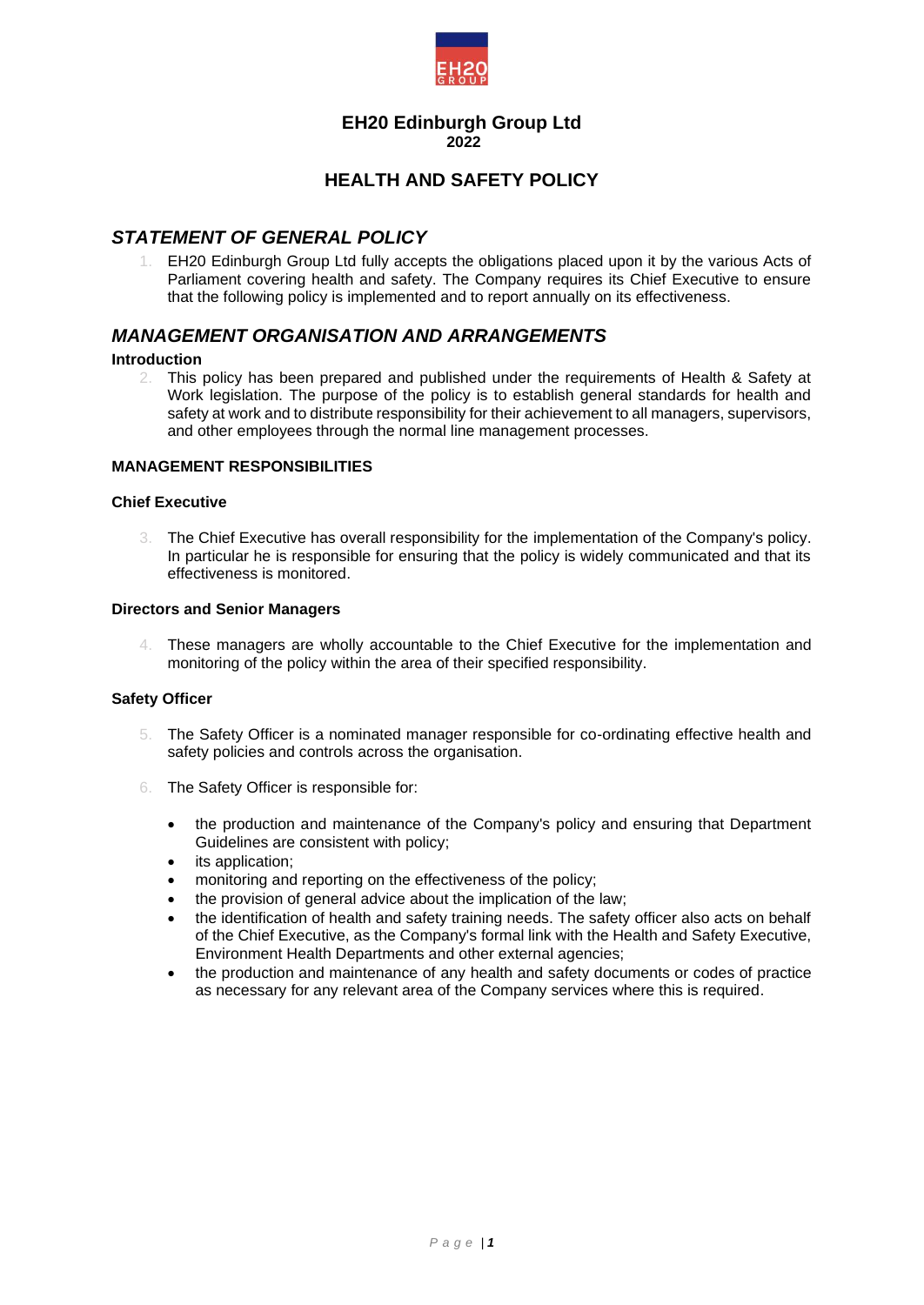

**Responsibilities for Specific Workplaces** 

| <b>WORKPLACE</b> | <b>SENIOR MANAGERS</b> |
|------------------|------------------------|
| <b>lirectors</b> | irectors               |

# *HEALTH AND SAFETY MANAGEMENT PROCESS*

- 7. EH20 Edinburgh Group Ltd believes that consideration of the health, safety and welfare of staff is an integral part of the management process. The provision of the Health and Safety at Work etc Act, associated Codes of Practice and other relevant Directives will be adopted as required standards within the Company. Responsibility for health and safety matters shall be explicitly stated in management job descriptions.
- 8. The Company requires managers to approach health and safety in a systematic way, by identifying hazards and problems, planning improvements, taking executive action and monitoring results so that the majority of health and safety needs will be met from locally held budgets as part of day-to-day management, although many health and safety problems can be rectified at little additional cost.
- 9. For major additional expenditure, cases of need will be submitted by Directors to the Chief Executive.
- 10. If unpredictable health and safety issues arise during the year, the Chief Executive must assess the degree of risk, in deciding the necessary resources and actions to commit to addressing these issues.

# **HEALTH, SAFETY AND WELFARE GUIDELINES**

- 11. It is the policy of EH20 Edinburgh Group Ltd to require departmental managers to produce appropriate departmental health and safety policies or guidelines. These should embody the minimum standards for health and safety for the department and the work organised within it.
- 12. It shall be the responsibility of the manager to bring to the attention of all members of his or her staff, the provisions of the guidelines, and to consult with appropriate Health and Safety Representatives about the updating of these guidelines. Suggested model contents of a guideline are:
	- a clear statement of the role of the department;
	- regulations governing the work of the department;
	- clear reference to safe methods of working, for example nursing procedures, manufacturers' manuals;
	- information about immediate matters of health and safety concern, such as fire drills, fire exits, first aid;
	- training standards;
	- the role and identity of the Health and Safety Representative;
	- names of specialist advisers who can be approached about the work of the department;
	- the manager responsible for organisation and control of work;
	- accident reporting procedures;
	- departmental safety rules;
	- fire procedures;
	- policies agreed by the Company.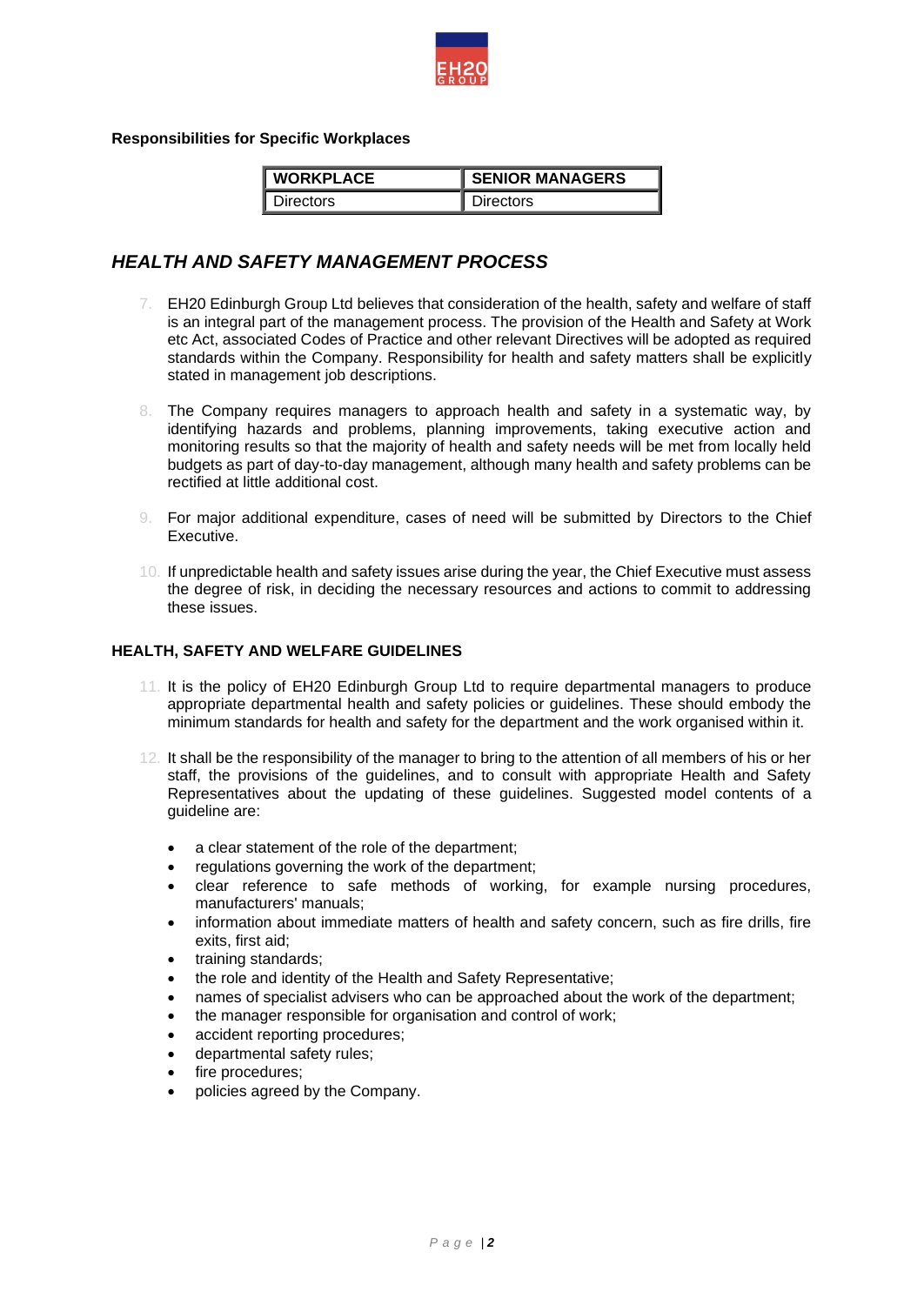

#### **IDENTIFICATION OF HEALTH AND SAFETY HAZARDS ANNUAL AUDIT AND REGULAR RISK ASSESSMENTS**

- 13. It is the policy of EH20 Edinburgh Group Ltd to require a thorough examination of health and safety performance against established standards in each department, **at least** annually. The technique to be adopted for such examinations will be the 'Safety Audit'. The Audit requires review of:
	- standards laid down in the policy;
	- departmental guidelines;
	- relevant regulations;
	- environmental factors:
	- staff attitudes:
	- staff instructions;
	- methods of work;
	- contingency plans:
	- recording and provision of information about accidents and hazards and the assessment of risk.
- 14. The information obtained by the Audit will be used to form the basis of the plan for the department for the following year.
- 15. The responsibility for ensuring that audit activity is carried out as part of this policy rests with the Chief Executive and will be carried out by the Safety Officer. Although the Audit remains a management responsibility, managers are required as part of this policy to seek the involvement of the appropriate Health and Safety Representative in the conduct of the Audit.
- 16. It is the management's responsibility to ensure that any deficiencies highlighted in the Audit are dealt with as speedily as possible.
- 17. In addition to carrying out Safety Audits, it is the responsibility of the department manager to have checked, at least quarterly, all portable equipment, including electrical appliances, in their area, and to ensure that all problems are immediately dealt with.
- 18. Managers have a continual responsibility for the elimination of hazards in order to maintain a safe working environment and will also be expected to carry out regular **risk assessments** in line with the Health and Safety Executive Guidelines; that is follow the 5 steps:
	- 1. Identify the hazards
	- 2. Decide who might be harmed and how
	- 3. Evaluate the Risks and decide on precautions
	- 4. Record the findings and implement the precautions
	- 5. Review the assessment and update when necessary

# **SAFETY REPRESENTATIVES**

19. EH20 Edinburgh Group Ltd will support Safety Representatives in carrying out their role and give all reasonable assistance. Safety Representatives will be encouraged to discuss specific health and safety issues with the relevant Head of Department. They may also formally report hazardous or unsafe circumstances to the Head of Department and will be formally notified of the remedial action taken or be given a reason why the action cannot be taken.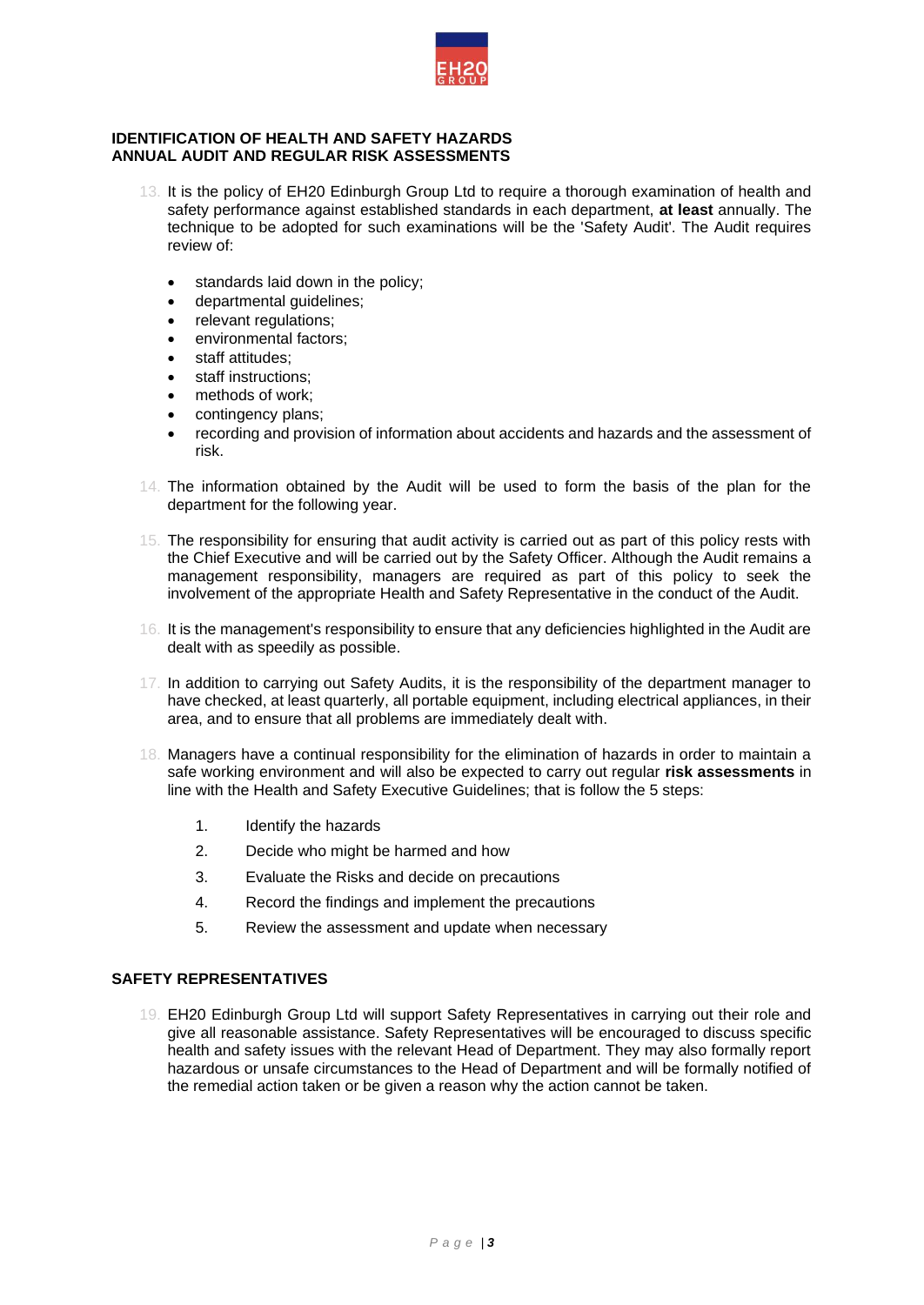

# **TRAINING**

- 20. Health and Safety training shall be incorporated within annual training programmes, as part of the development of a systematic training plan. Health and Safety training needs will, therefore, be identified and planned for in the same manner as other training needs.
- 21. Four areas of need shall be given special priority:
	- training for managers, to equip them with an understanding of the manager's responsibilities under this policy, and the role and purpose of safety representatives;
	- training for safety representatives to enable them to discharge their function;
	- training for all members of staff to acquaint them with the main provisions of the law and its practical implication, the main features of this policy and key safety rules;
	- induction and in-service training for staff at all levels to acquaint them fully with new requirements and hazards.

# **RECORDS, STATISTICS AND MONITORING**

22. The Company will operate systems for recording, analysis and presentation of information about accidents, hazard situations and untoward occurrences. Advice on systems will be provided by the Safety Officer, in conjunction, where appropriate with specialist advisory bodies for example local Environmental Health Departments, and the responsibility for the operation of these systems rests with managers and supervisors at all levels. Information obtained from the analysis of accident statistics must be acted upon and, where necessary, bids for additional expenditure made to the Chief Executive.

# **REPORTS TO THE HEALTH AND SAFETY EXECUTIVE**

23. The responsibility for meeting the requirements of the Reporting of Injuries, Diseases and Dangerous Occurrences Regulations 1985 (RIDDOR) to the Health and Safety Executive, shall rest with the Chief Executive as delegated to the Safety Officer.

### **SPECIALIST ADVISORY BODIES**

24. Certain bodies and the individual members of those bodies, have always had a Health and Safety role, most notably, the Health & Safety executive, or local Environmental Health Departments. If further specialist advice is required, this may be obtained by Managers from expert individuals or bodies outside the Company.

### **THE OCCUPATIONAL HEALTH SERVICE**

25. It is the policy of the Company to obtain independent Occupational Health advice when required. Such services can include counselling on health and associated matters, investigation of hazards and accidents, environment studies, health interviews and employment medicals.

# **FIRST AID**

26. It is the policy of the Company to make provision for First Aid and the training of 'First Aiders' in accordance with the First Aid Regulations (1982). The Safety Officer is responsible for ensuring the Regulations are implemented and for identifying training needs.

# **FIRE**

27. The Chief Executive is responsible for ensuring that the staff receive adequate fire training, and that nominated fire officers are designated in all EH20 Edinburgh Group Ltd premises. The Chief Executive delegates these responsibilities to the Directors.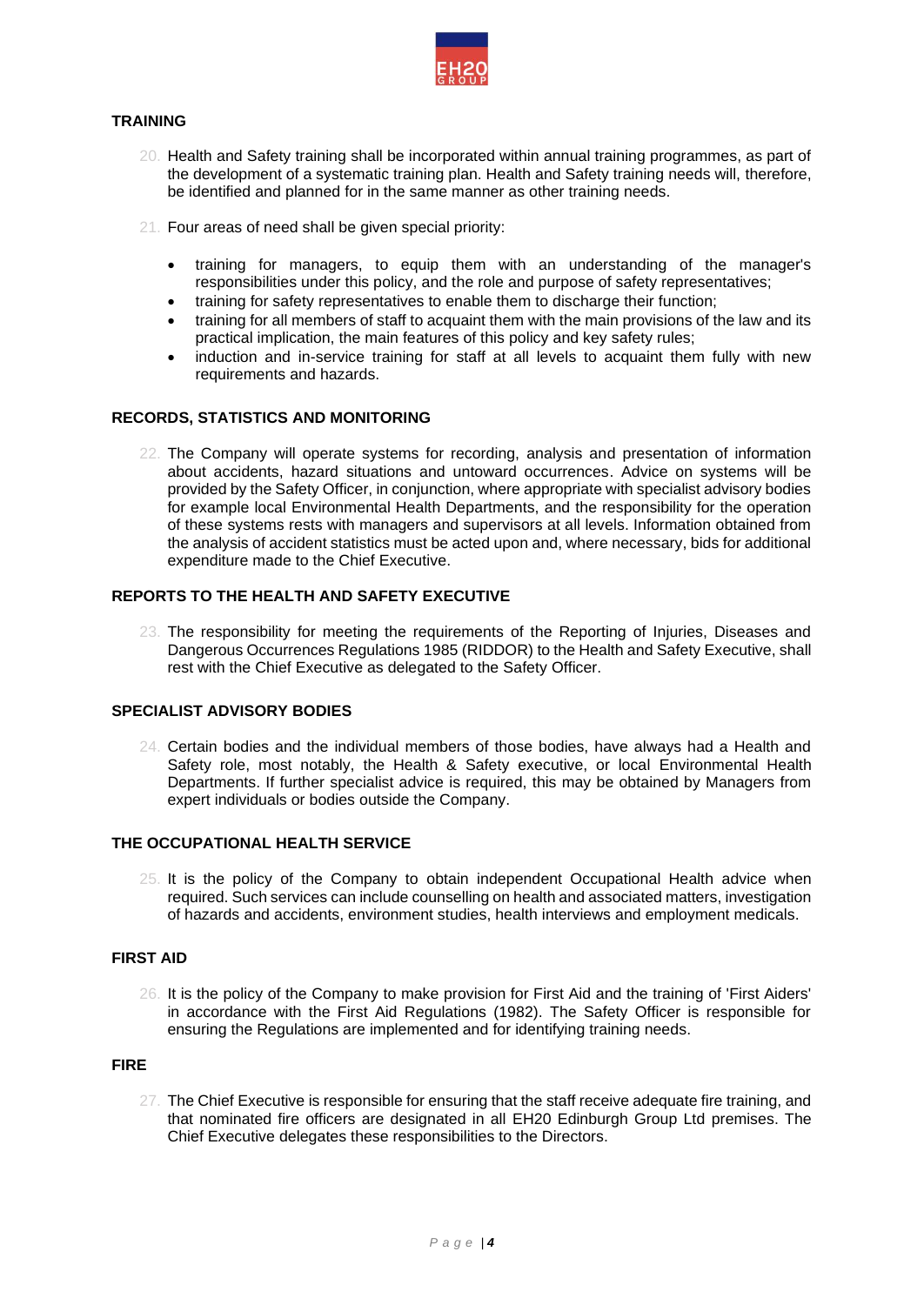

- 28. In addition the Company will nominate a Fire Officer (this may be the Safety Officer or someone external to the Company) who will:
	- report and advise on the standard of fire safety in the Company's premises and the standard of fire training of its staff;
	- undertake overall responsibility for fire training;
	- assist in the investigation of all fires in the Company's premises and to submit reports of such incidents.

### **CONDEMNATION AND DISPOSAL OF EQUIPMENT**

29. Procedures for the, condemnation and disposal of equipment are determined by the Chief Executive. Managers introducing new equipment should have such equipment checked initially by the Safety Officer.

# **FOOD HYGIENE**

30. Those Managers who have responsibility for food acquisition, storage, processing and serving, and staff induction and hygiene training, are responsible for ensuring that these functions are undertaken to the necessary legal standards. Any suspected outbreak of food poisoning or other unexplained and possibly food related incidents must be reported to the Safety Officer.

# **LIFTING AND HANDLING**

31. Managers are responsible for informing staff of safe lifting techniques. The Safety Officer will identify specific training needs and ensure training in lifting and handling is provided to staff who require it.

### **NON-SMOKING ON COMPANY PREMISES**

32. EH20 Edinburgh Group Ltd policy is that there will be no smoking in its buildings. The overall aim is to reduce smoking and so save life, reduce risk of fire, prevent unnecessary illness and chronic disability. The rules relating to smoking on Company premises are available from Head Office. These rules also extend to e-cigarettes / vaping.

#### **CONTROL OF SUBSTANCES HAZARDOUS TO HEALTH**

33. The Control of Substances Hazardous to Health Regulations (COSHH) require the Company to identify those substances which are in use and which are hazardous to health (as legally defined) and to assess the risk of those substances. The Company must also provide and use controls to prevent exposure to substances hazardous to health; maintain controls by monitoring exposure, or by health surveillance of employees; and provide information, instruction and training for employees on all these matters. The Safety Officer is responsible for implementing these Regulations.

# **COMPUTER INSTALLATIONS AND VISUAL DISPLAY UNITS**

34. All new computer installations must adhere to the British Standard Specifications and comply with the Health and Safety (Display Screen Equipment) Regulations 1992. All new employees operating such equipment are expected to read the Health and Safety Executive guidance entitled 'Working with Display Screen Equipment'. New employees who regularly use VDUs will be required to undergo sight screening.

# **CONTROL OF WORKING TIME**

35. EH20 Edinburgh Group Ltd is committed to the principles of the Working Time Regulations. No member of staff is expected to work more than 48 hours per week (including overtime) unless there are exceptional circumstances. Similarly all other requirements of the regulations e.g. in relation to breaks, night workers etc. will be complied with.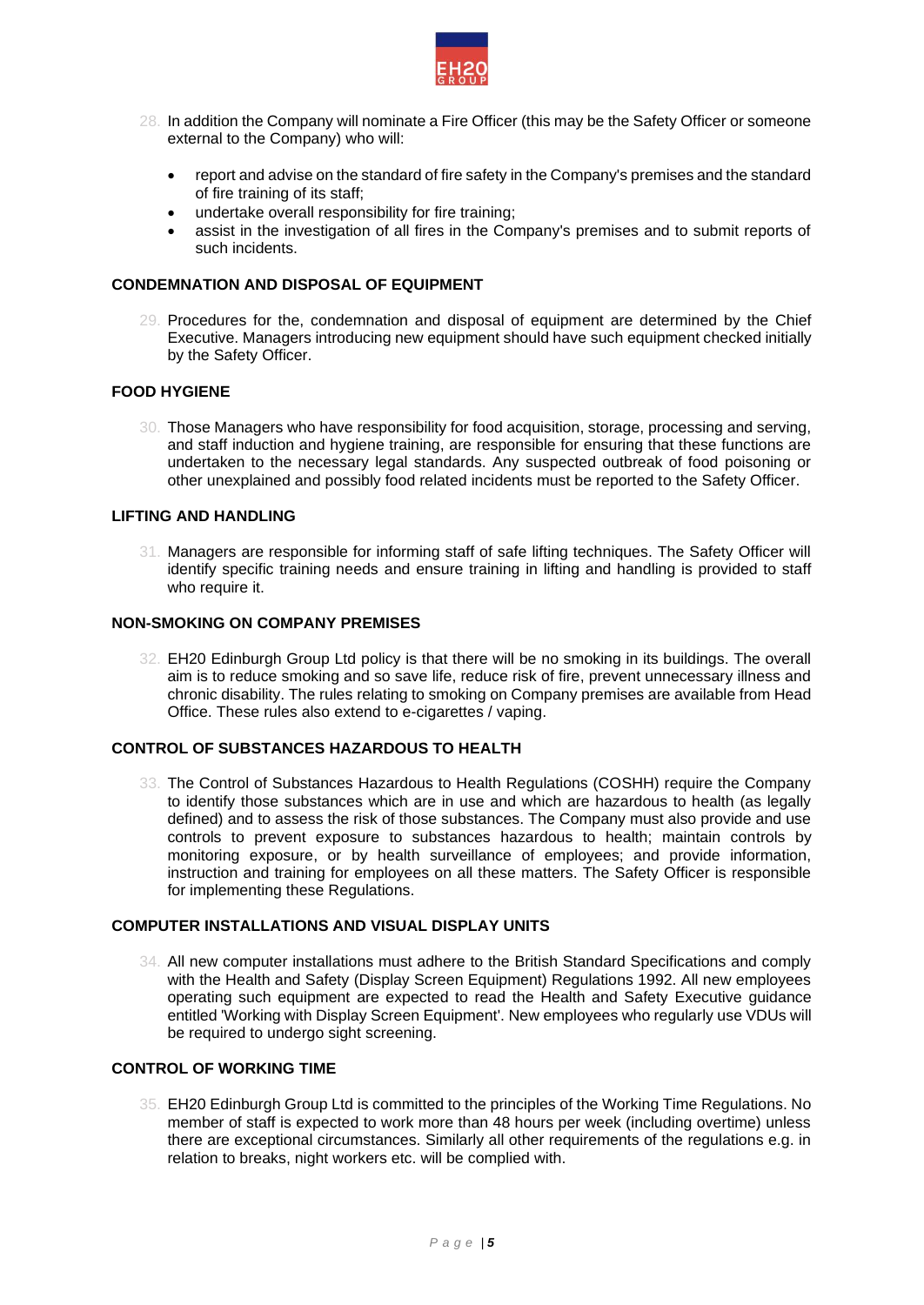

# **HEALTH AND SAFETY AND THE INDIVIDUAL EMPLOYEE**

- 36. The Health and Safety at Work Act requires each employee 'to take reasonable care for the Health and Safety of himself and of other persons who may be affected by their acts and omissions' and co-operate with management to enable management to carry out their responsibilities under the Act. Employees have equal responsibility with the Company for Health and Safety at Work.
- 37. The refusal of any employee to meet their obligations will be regarded as a matter to be dealt with under the Disciplinary Procedure. In normal circumstances counselling of the employee should be sufficient. With a continuing problem, or where an employee leaves themself or other employees open to risk or injury, it may be necessary to implement the formal stages of the Disciplinary Procedure.

# *PEOPLE WORKING ON COMPANY PREMISES NOT EMPLOYED BY THE COMPANY*

38. Persons working in EH20 Edinburgh Group Ltd premises who are employed by other organisations are expected to follow Company Health and Safety Policies with regard to the safety of Company employees, their own personal safety (and that of other parties such as the general public if appropriate) and their method of work. This responsibility will be included in contracts or working arrangements.

# **VISITORS AND MEMBERS OF THE PUBLIC**

- 39. The Company wishes to ensure that as far as is reasonably practicable, the Health, Safety and Welfare of visitors to Company establishments will be of the highest standard.
- 40. Any member of staff who notices persons acting in a way which would endanger other staff, should normally inform their Head of Department. If the danger is immediate, common sense must be used to give warning, call for assistance or give aid as necessary. It is equally important not to over-react to a situation.

## **CONTRACTORS**

- 41. The Company wishes to ensure that as far as is reasonably practicable, the Health, Safety and Welfare of Contractors working in the Company's establishments will be of the highest standards. In addition, Contractors and their employees have an obligation so far as is reasonably practicable to ensure all equipment, materials and premises under their control are safe and without risks to health.
- 42. Contractors must also observe the Company's Fire Safety Procedures. These obligations will be drawn to the attention of the Contractors in the contract document issued to them. In addition a Company Manager will be identified in the contract as having authority to stop the work of Contractors who are placing themselves, other staff, or visitors at risk. Any member of staff who judges there is a risk where contractors are working, should inform their Manager immediately.
- 43. In tendering, Contractors will be asked to confirm they have a written Health, Safety and Welfare Policy. The Company's Manager letting the Contract will be responsible for monitoring the Health and Safety performance of the Contractor and the Contractor's performance will be a factor in deciding whether or not to invite the Contractor to tender again.